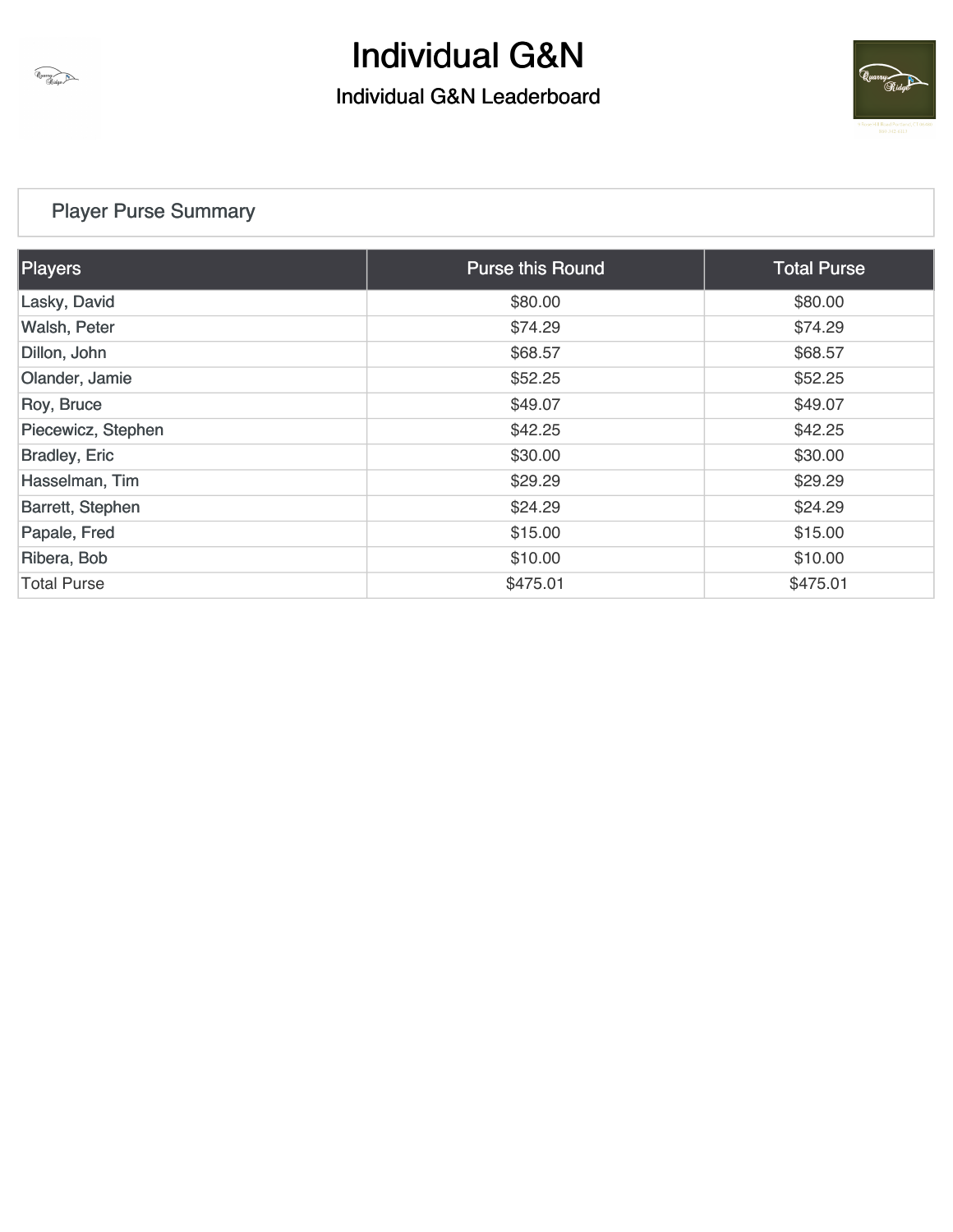## Individual G&N Leaderboard



### [Gross Individual Gross and Net](https://static.golfgenius.com/v2tournaments/8471411739483716413?called_from=&round_index=1)

Quarry Ridge

| Pos.             | Player                                           | To Par<br><b>Gross</b> | <b>Total</b><br><b>Gross</b> | Purse   |
|------------------|--------------------------------------------------|------------------------|------------------------------|---------|
| 1                | Walsh, Peter<br>Quarry Ridge Golf Course         | $+2$                   | 74                           | \$40.00 |
| $- -$            | <b>Bradley, Eric</b><br>Quarry Ridge Golf Course | $+2$                   | 74                           |         |
| $\overline{c}$   | Olander, Jamie<br>Quarry Ridge Golf Course       | $+4$                   | 76                           | \$25.00 |
| --               | Dillon, John<br>Quarry Ridge Golf Course         | $+4$                   | 76                           |         |
| 3                | Cabrera, Alex<br>Quarry Ridge Golf Course        | $+7$                   | 79                           |         |
| 4                | Ribera, Bob<br>Quarry Ridge Golf Course          | $+9$                   | 81                           |         |
| --               | Barrett, Stephen<br>Quarry Ridge Golf Course     | $+9$                   | 81                           |         |
| 5                | Stafstrom, Jim<br>Quarry Ridge Golf Course       | $+10$                  | 82                           |         |
|                  | Lasky, David<br>Quarry Ridge Golf Course         | $+14$                  | 86                           |         |
| $\,6$            | Aresco, Joe<br>Quarry Ridge Golf Course          | $+14$                  | 86                           |         |
|                  | Piecewicz, Stephen<br>Quarry Ridge Golf Course   | $+18$                  | 90                           |         |
| $\overline{7}$   | Hill, Gerry<br>Quarry Ridge Golf Course          | $+18$                  | 90                           |         |
| $\,8\,$          | Holgerson, Greg<br>Quarry Ridge Golf Course      | $+18$                  | 90                           |         |
| $\boldsymbol{9}$ | Papale, Tony<br>Quarry Ridge Golf Course         | $+19$                  | 91                           |         |
| --               | Papale, Fred<br><b>Quarry Ridge Golf Course</b>  | $+20$                  | 92                           |         |
|                  | Hasselman, Tim<br>Quarry Ridge Golf Course       | $+21$                  | 93                           |         |
|                  | Roy, Bruce<br>Quarry Ridge Golf Course           | $+21$                  | 93                           |         |
| $- -$            | Walton, Dave<br>Quarry Ridge Golf Course         | $+22$                  | 94                           |         |
| 10               | Sypek, Al<br>Quarry Ridge Golf Course            | $+24$                  | 96                           |         |
| --               | <b>Tuthill, Mike</b><br>Quarry Ridge Golf Course | $+25$                  | 97                           |         |
| T <sub>11</sub>  | Rogers, Dave<br>Quarry Ridge Golf Course         | $\blacksquare$         | <b>NS</b>                    |         |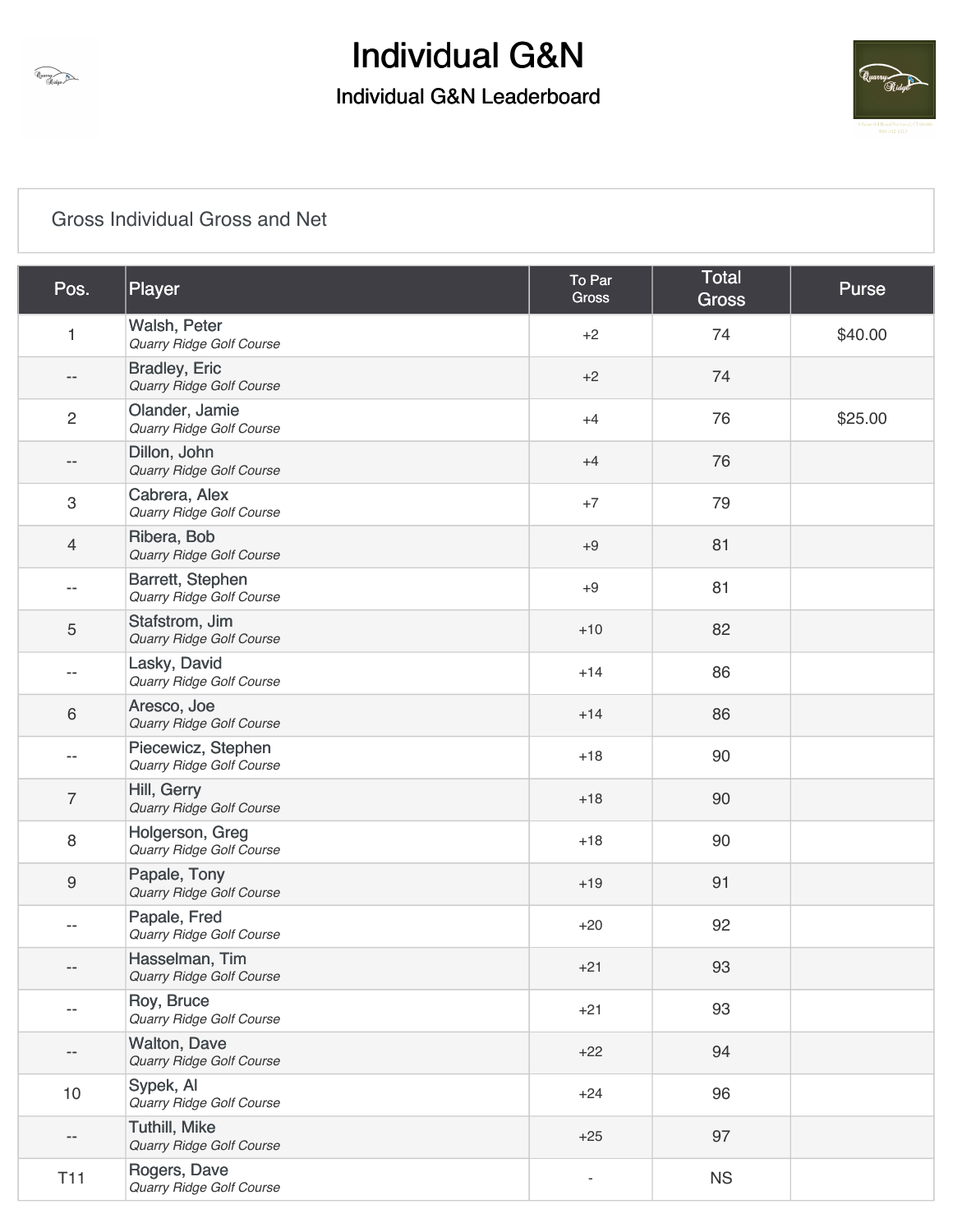



| T11                  | Rugar, Jeff<br>Quarry Ridge Golf Course |                 |                |                |                |                |                           |                |                       |                |                                |                |                |             |                | <b>NS</b>               |                |                |                |                |    |              |
|----------------------|-----------------------------------------|-----------------|----------------|----------------|----------------|----------------|---------------------------|----------------|-----------------------|----------------|--------------------------------|----------------|----------------|-------------|----------------|-------------------------|----------------|----------------|----------------|----------------|----|--------------|
|                      |                                         |                 |                |                |                |                |                           |                |                       |                | Total Purse Allocated: \$65.00 |                |                |             |                |                         |                |                |                |                |    |              |
|                      |                                         |                 |                |                |                |                |                           |                |                       | <b>Strokes</b> |                                |                |                |             |                |                         |                |                |                |                |    |              |
|                      |                                         | 1               | $\overline{2}$ | 3              | 4              | 5              | 6                         | $\overline{7}$ | 8                     | 9              | Out                            | 10             | 11             | 12          | 13             | 14                      | 15             | 16             | 17             | 18             | In | <b>Total</b> |
| Walsh, Peter         |                                         | 4               | 3              | 5              | 5              | 4              | 4                         | 5              | 5                     | 3              | 38                             | 4              | 4              | 4           | 3              | 3                       | 4              | 4              | 6              | 4              | 36 | 74           |
| <b>Bradley, Eric</b> |                                         | 4               | 3              | 4              | 6              | $\overline{4}$ | 5                         | 4              | 4                     | 3              | 37                             | 3              | 6              | 5           | 4              | 3                       | 4              | 3              | 5              | $\overline{4}$ | 37 | 74           |
| Olander, Jamie       |                                         | $\overline{4}$  | 3              | 5              | $\overline{4}$ | $\overline{4}$ | 5                         | $\overline{4}$ | 5                     | 3              | 37                             | $\overline{4}$ | 5              | 5           | $\overline{4}$ | $\overline{4}$          | 4              | 3              | 5              | 5              | 39 | 76           |
| Dillon, John         |                                         | 4               | 3              | 3              | $\overline{4}$ | $\overline{4}$ | $\ensuremath{\mathsf{3}}$ | 4              | 5                     | $\overline{4}$ | 34                             | 5              | 6              | 6           | 4              | $\overline{4}$          | 4              | $\overline{4}$ | 5              | $\overline{4}$ | 42 | 76           |
| Cabrera, Alex        |                                         | $\overline{4}$  | 3              | 4              | $\overline{4}$ | $\overline{4}$ | $\,$ 6 $\,$               | $\overline{4}$ | $\overline{4}$        | 3              | 36                             | 4              | 6              | 5           | 5              | 3                       | 4              | 5              | 6              | 5              | 43 | 79           |
| Ribera, Bob          |                                         | 5               | 3              | 4              | 5              | 5              | $\overline{7}$            | 4              | 6                     | 5              | 44                             | 5              | 4              | 5           | 5              | 3                       | 3              | 3              | 5              | 4              | 37 | 81           |
| Barrett, Stephen     |                                         | 5               | $\overline{4}$ | $\overline{4}$ | 5              | $\overline{4}$ | 5                         | 6              | 5                     | 3              | 41                             | 5              | 5              | 5           | 6              | $\overline{c}$          | 6              | 3              | 4              | 4              | 40 | 81           |
| Stafstrom, Jim       |                                         | 5               | 3              | 5              | 5              | 5              | 5                         | 4              | 5                     | $\overline{4}$ | 41                             | 3              | 5              | 6           | 4              | 3                       | 4              | 5              | 5              | 6              | 41 | 82           |
| Lasky, David         |                                         | 5               | 3              | 6              | $\overline{4}$ | 5              | $6\phantom{1}6$           | 5              | 5                     | $\overline{4}$ | 43                             | 5              | 5              | 6           | $\overline{4}$ | 5                       | 4              | $\overline{4}$ | $\overline{4}$ | 6              | 43 | 86           |
| Aresco, Joe          |                                         | $\overline{4}$  | 3              | $\overline{4}$ | 5              | $\overline{4}$ | 5                         | $\overline{4}$ | 6                     | 5              | 40                             | 5              | 5              | 5           | 6              | 3                       | 5              | 5              | 6              | 6              | 46 | 86           |
| Piecewicz, Stephen   |                                         | $6\phantom{1}6$ | 4              | 6              | $\overline{7}$ | 5              | $\overline{7}$            | 5              | 5                     | 3              | 48                             | 5              | 5              | 5           | 4              | 4                       | 6              | 3              | 6              | 4              | 42 | 90           |
| Hill, Gerry          |                                         | 4               | $\overline{4}$ | 4              | $\overline{7}$ | 5              | 6                         | 4              | 6                     | 5              | 45                             | 6              | 5              | 6           | 6              | 3                       | 5              | 3              | 6              | 5              | 45 | 90           |
| Holgerson, Greg      |                                         | 4               | $\overline{4}$ | 4              | 6              | 4              | $\overline{7}$            | 5              | 6                     | 3              | 43                             | 4              | $\overline{7}$ | 5           | 6              | $\overline{4}$          | 5              | $\overline{4}$ | $\overline{7}$ | 5              | 47 | 90           |
| Papale, Tony         |                                         | 5               | 5              | 5              | $\,$ 6 $\,$    | $\overline{4}$ | $\overline{7}$            | 6              | 6                     | 3              | 47                             | 5              | $\overline{7}$ | 6           | 5              | $\overline{4}$          | 4              | $\overline{4}$ | $\overline{4}$ | 5              | 44 | 91           |
| Papale, Fred         |                                         | 4               | 5              | 6              | 5              | 6              | $\overline{7}$            | 5              | 6                     | $\overline{4}$ | 48                             | 6              | 5              | 6           | 4              | 5                       | 4              | 3              | 5              | 6              | 44 | 92           |
| Hasselman, Tim       |                                         | 6               | $\overline{c}$ | 5              | $\,$ 6 $\,$    | 5              | $\,$ 6 $\,$               | 6              | 6                     | 5              | 47                             | 5              | 6              | $\,$ 6 $\,$ | 4              | $\overline{\mathbf{4}}$ | 5              | 3              | $\overline{7}$ | $\,$ 6 $\,$    | 46 | 93           |
| Roy, Bruce           |                                         | 3               | 5              | 6              | $\overline{4}$ | 4              | $\overline{7}$            | 6              | 6                     | 5              | 46                             | 6              | 5              | 5           | 5              | 5                       | 6              | 3              | $\overline{7}$ | 5              | 47 | 93           |
| <b>Walton, Dave</b>  |                                         | 4               | 4              | 6              | $\,$ 6 $\,$    | 6              | $\overline{7}$            | 5              | 4                     | $\overline{4}$ | 46                             | 4              | $\overline{7}$ | 6           | 4              | 4                       | 6              | 5              | $\overline{7}$ | 5              | 48 | 94           |
| Sypek, Al            |                                         | 4               | 3              | 6              | $\overline{7}$ | 6              | $\overline{7}$            | 6              | 5                     | 5              | 49                             | $\overline{4}$ | $\overline{7}$ | 6           | 6              | 3                       | 6              | 3              | 6              | 6              | 47 | 96           |
| <b>Tuthill, Mike</b> |                                         | 5               | 5              | 6              | $\overline{7}$ | 5              | $\overline{7}$            | 5              | 6                     | 3              | 49                             | 6              | $\overline{7}$ | 6           | 6              | $\overline{4}$          | $\overline{4}$ | $\overline{4}$ | 6              | 5              | 48 | 97           |
| Rogers, Dave         |                                         |                 |                |                |                |                |                           |                |                       |                | $\mathsf{O}\xspace$            |                |                |             |                |                         |                |                |                |                | 0  | <b>NS</b>    |
| Rugar, Jeff          |                                         |                 |                |                |                |                |                           |                |                       |                | $\mathsf{O}\xspace$            |                |                |             |                |                         |                |                |                |                | 0  | <b>NS</b>    |
|                      | <b>Starting Hole Start Hole</b>         |                 |                |                |                |                |                           |                | Eagle or Better Eagle |                | <b>Birdie</b>                  |                | Par            |             | Bogey          |                         |                |                |                |                |    |              |

Double Bogey or Worse Dbl. Bogey

Quarry Ridge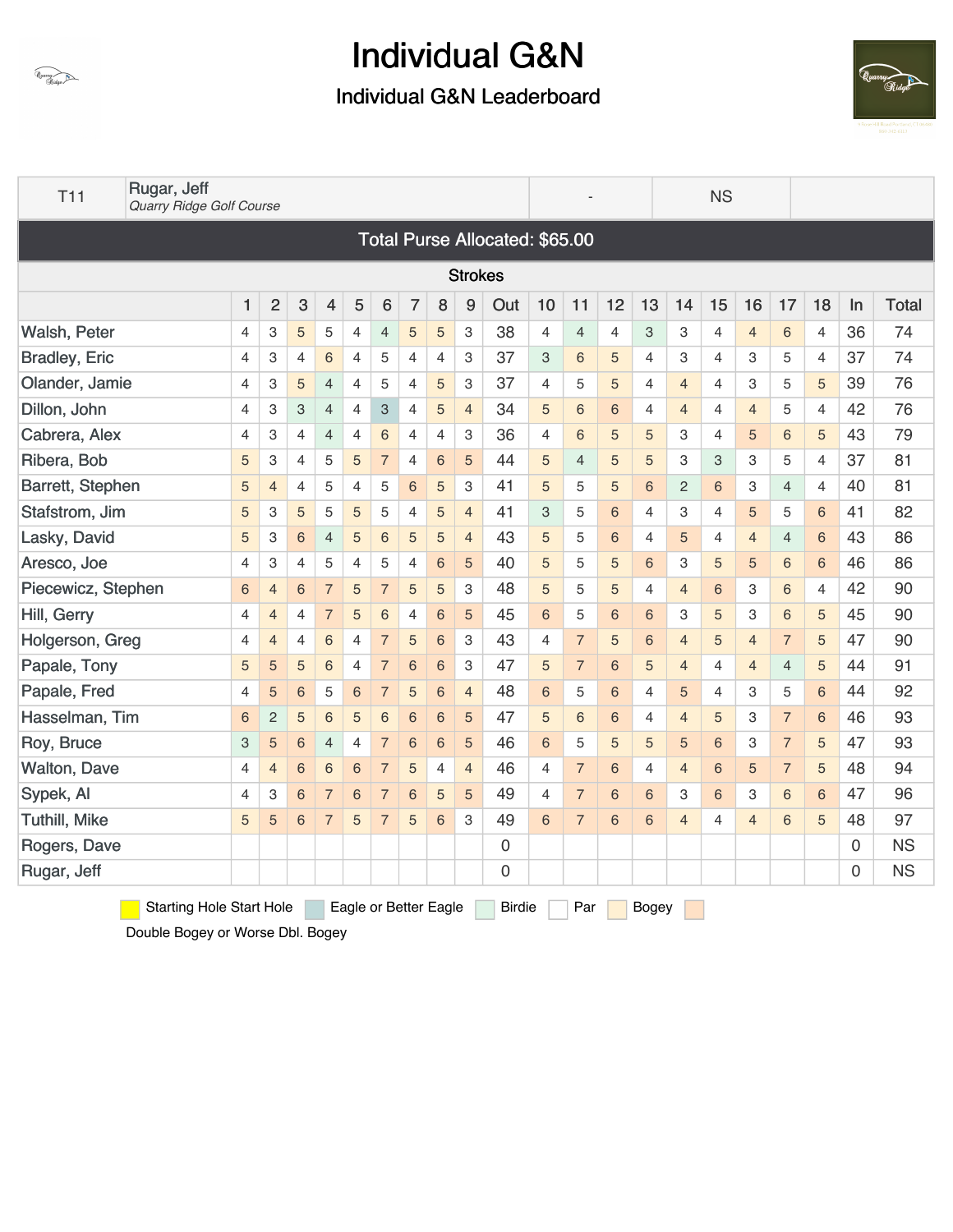### Individual G&N Leaderboard



### [Net Individual Gross and Net](https://static.golfgenius.com/v2tournaments/8471411742503615294?called_from=&round_index=1)

Unavy Ridge

| Pos.                     | Player                                           | To Par<br><b>Net</b> | <b>Total</b><br><b>Net</b> | Purse   |
|--------------------------|--------------------------------------------------|----------------------|----------------------------|---------|
| 1                        | <b>Bradley, Eric</b><br>Quarry Ridge Golf Course | $-4$                 | 68                         | \$30.00 |
| $\overline{c}$           | Dillon, John<br>Quarry Ridge Golf Course         | $-4$                 | 68                         | \$20.00 |
| 3                        | Papale, Fred<br>Quarry Ridge Golf Course         | $-2$                 | 70                         | \$15.00 |
| --                       | Walsh, Peter<br>Quarry Ridge Golf Course         | $-2$                 | 70                         |         |
| 4                        | Barrett, Stephen<br>Quarry Ridge Golf Course     | $-1$                 | 71                         |         |
| $\mathbf 5$              | Lasky, David<br>Quarry Ridge Golf Course         | $-1$                 | 71                         |         |
| $-$                      | Cabrera, Alex<br>Quarry Ridge Golf Course        | $-1$                 | 71                         |         |
| $- -$                    | Stafstrom, Jim<br>Quarry Ridge Golf Course       | $\mathsf E$          | 72                         |         |
|                          | Olander, Jamie<br>Quarry Ridge Golf Course       | $\mathsf E$          | 72                         |         |
| --                       | Ribera, Bob<br>Quarry Ridge Golf Course          | $+4$                 | 76                         |         |
| 6                        | Hasselman, Tim<br>Quarry Ridge Golf Course       | $+5$                 | 77                         |         |
| $\overline{7}$           | Piecewicz, Stephen<br>Quarry Ridge Golf Course   | $+6$                 | 78                         |         |
| $-$                      | Hill, Gerry<br>Quarry Ridge Golf Course          | $+6$                 | 78                         |         |
| 8                        | Roy, Bruce<br>Quarry Ridge Golf Course           | $+6$                 | 78                         |         |
| 9                        | <b>Walton, Dave</b><br>Quarry Ridge Golf Course  | $+6$                 | 78                         |         |
|                          | Holgerson, Greg<br>Quarry Ridge Golf Course      | $+7$                 | 79                         |         |
| $-$                      | Papale, Tony<br>Quarry Ridge Golf Course         | $+8$                 | 80                         |         |
| $- -$                    | Aresco, Joe<br>Quarry Ridge Golf Course          | $+8$                 | 80                         |         |
| 10                       | <b>Tuthill, Mike</b><br>Quarry Ridge Golf Course | $+9$                 | 81                         |         |
| $\overline{\phantom{a}}$ | Sypek, Al<br>Quarry Ridge Golf Course            | $+10$                | 82                         |         |
| T <sub>11</sub>          | Rogers, Dave<br>Quarry Ridge Golf Course         |                      | <b>NS</b>                  |         |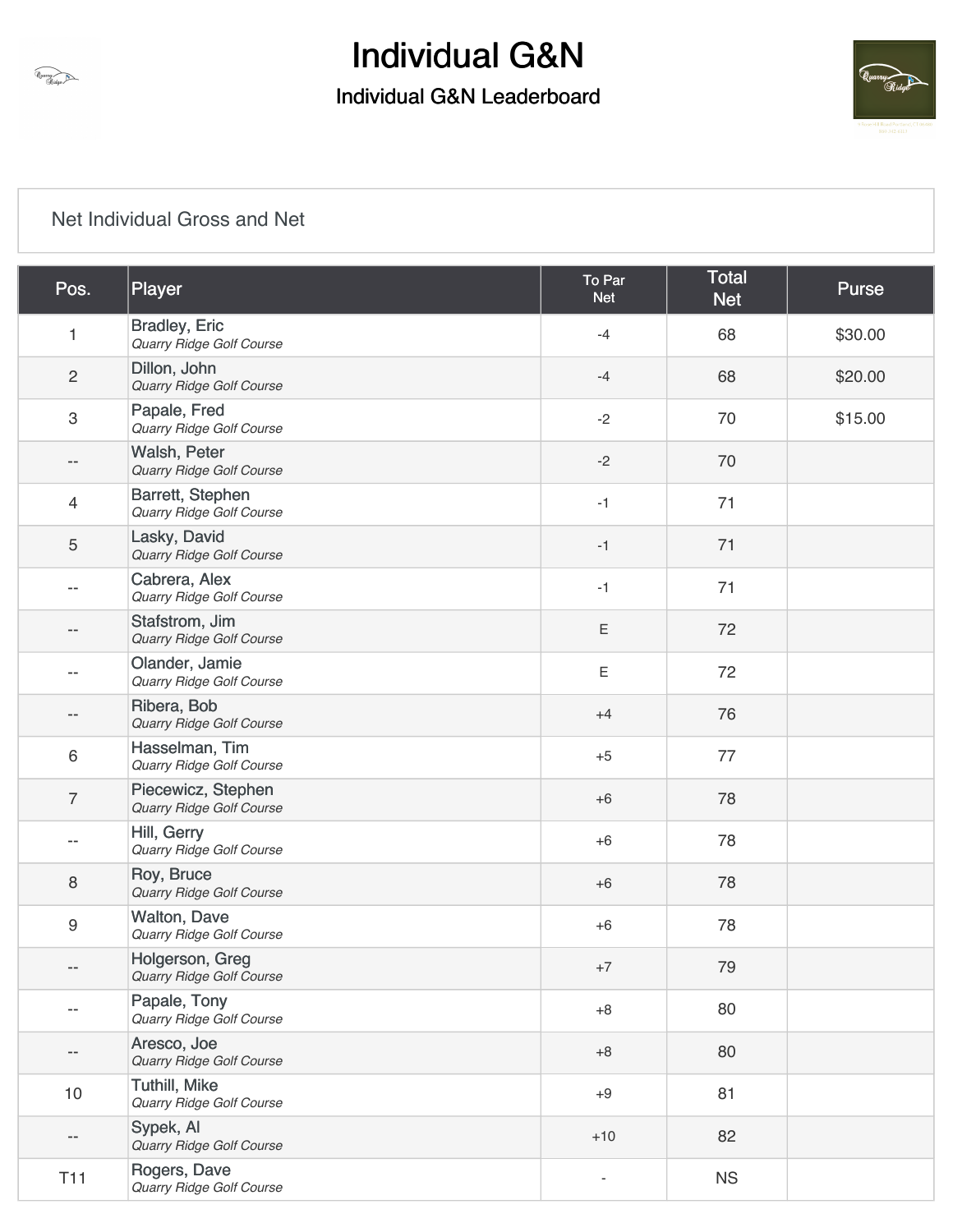

### Individual G&N Leaderboard



| <b>T11</b>              | Rugar, Jeff<br>Quarry Ridge Golf Course |                  |                |                |                |                |                |                |                |                |                                       |                |                |                  |                |                |                  | <b>NS</b>      |                  |                 |    |              |            |
|-------------------------|-----------------------------------------|------------------|----------------|----------------|----------------|----------------|----------------|----------------|----------------|----------------|---------------------------------------|----------------|----------------|------------------|----------------|----------------|------------------|----------------|------------------|-----------------|----|--------------|------------|
|                         |                                         |                  |                |                |                |                |                |                |                |                | <b>Total Purse Allocated: \$65.00</b> |                |                |                  |                |                |                  |                |                  |                 |    |              |            |
|                         |                                         |                  |                |                |                |                |                |                |                | <b>Strokes</b> |                                       |                |                |                  |                |                |                  |                |                  |                 |    |              |            |
|                         |                                         | 1                | $\overline{2}$ | 3              | 4              | 5              | 6              | 7              | 8              | 9              | Out                                   | 10             | 11             | 12               | 13             | 14             | 15               | 16             | 17               | 18              | In | <b>Total</b> | <b>Net</b> |
| Bradley, Eric (6)       |                                         | 4                | 3              | $\overline{4}$ | 6              | 4              | 5              | $\overline{4}$ | $\overline{4}$ | 3              | 37                                    | 3              | 6              | 5                | $\overline{4}$ | 3              | 4                | 3              | 5                | $\overline{4}$  | 37 | 74           | 68         |
| Dillon, John (8)        |                                         | 4                | 3              | 3              | $\overline{4}$ | 4              | 3              | $\overline{4}$ | 5              | $\overline{4}$ | 34                                    | 5              | 6              | 6                | $\overline{4}$ | $\overline{4}$ | 4                | $\overline{4}$ | 5                | $\overline{4}$  | 42 | 76           | 68         |
| Papale, Fred (23)       |                                         | $\overline{4}$   | $5^{\degree}$  | 6              | 5              | $6\phantom{1}$ | $\overline{7}$ | $5^{\circ}$    |                | $\overline{4}$ | 49                                    | 6              | 5              | $6 \bullet$      | 4              | 5              | $\overline{4}$   | 3              | $5^{\degree}$    | $6$ <sup></sup> | 44 | 93           | 70         |
| Walsh, Peter (4)        |                                         | 4                | 3              | 5              | 5              | 4              | $\overline{4}$ | 5              | 5              | 3              | 38                                    | 4              | $\overline{4}$ | 4                | 3              | 3              | 4                | $\overline{4}$ | 6                | $\overline{4}$  | 36 | 74           | 70         |
| Barrett, Stephen (11)   |                                         | 5                | $\overline{4}$ | 4              | 5              | 4              | 5              | $\overline{7}$ | 5              | $3^{\prime}$   | 42                                    | 5              | 5              | 5                | 6              | $\overline{2}$ | 6                | 3              | 4                | $\overline{4}$  | 40 | 82           | 71         |
| Lasky, David (17)       |                                         | 5                | 3              | 6              | $\overline{4}$ | 5              | 6              | 5              | 5              | $\overline{4}$ | 43                                    | 5              | 5              |                  | $\overline{4}$ | 5              | $\overline{4}$   | 4              | $\overline{4}$   | $\overline{7}$  | 45 | 88           | 71         |
| Cabrera, Alex (8)       |                                         | 4                | 3              | $\overline{4}$ | $\overline{4}$ | 4              | $6\,$          | $\overline{4}$ | $\overline{4}$ | 3              | 36                                    | 4              | 6              | 5                | 5              | 3              | $\overline{4}$   | 5              | 6                | 5               | 43 | 79           | 71         |
| Stafstrom, Jim (11)     |                                         | 5                | 3              | $5^{\degree}$  | 5              | 5              | 5              | $\overline{4}$ | 5              | $\overline{4}$ | 41                                    | 3              | 5              | $\overline{7}$   | $\overline{4}$ | 3              | $\overline{4}$   | 5              | 5                | $6\phantom{1}$  | 42 | 83           | 72         |
| Olander, Jamie (4)      |                                         | 4                | 3              | 5              | $\overline{4}$ | 4              | 5              | $4^{\circ}$    | 5              | 3              | 37                                    | 4              | 5              | 5                | 4              | $\overline{4}$ | 4                | 3              | 5                | 5               | 39 | 76           | 72         |
| Ribera, Bob (6)         |                                         | 5                | 3              | $\overline{4}$ | 5              | 5              | $\overline{7}$ | $\overline{4}$ | $\overline{7}$ | 5              | 45                                    | 5              | $\overline{4}$ | 5                | 5              | 3              | 3                | 3              | 5                | $\overline{4}$  | 37 | 82           | 76         |
| Hasselman, Tim (18)     |                                         | $6^{\circ}$      | $\overline{2}$ | 5              | 6              | 5              | 6              | 6              | 6              | 6              | 48                                    | 5              | 6              | 6                | $\overline{4}$ | 4              | 5                | $\mathbf{3}$   | $\overline{7}$   | $\overline{7}$  | 47 | 95           | 77         |
| Piecewicz, Stephen (12) |                                         | $6^{\degree}$    | $\overline{4}$ | 6              | $\overline{7}$ | 5              | $\overline{7}$ | 5              | 5              | 3              | 48                                    | 5              | 5              | 5                | $\overline{4}$ | 4              | 6                | 3              | 6                | $\overline{4}$  | 42 | 90           | 78         |
| Hill, Gerry (13)        |                                         | 4                | $\overline{4}$ | 4              | $\overline{7}$ | 5              | 6              | $\overline{4}$ | 6              | 5              | 45                                    | 6              | 5              |                  | 6              | 3              | 5                | 3              | 6                | 5               | 46 | 91           | 78         |
| Roy, Bruce (18)         |                                         | 3                | 5              | 6              | 4              | 4              |                | 6              |                | 6              | 48                                    | 6              | 5              | 5                | 5              | 5              | $\overline{7}$   | 3              | $\overline{7}$   | 5               | 48 | 96           | 78         |
| Walton, Dave (20)       |                                         | 4                | 4              | 6              | 6              | 6              | 8              | 5              | 4              | $\overline{4}$ | 47                                    | $\overline{4}$ | 8              | $\overline{6}$   | $\overline{4}$ | 4              | $\overline{7}$   | 5              | 8                | 5               | 51 | 98           | 78         |
| Holgerson, Greg (13)    |                                         | 4                | $\overline{4}$ | ⊿              | 6              |                |                | 5              |                | 3              | 44                                    | $\overline{4}$ | 8              | 5                | 6              | 4              | 5                | $\overline{4}$ | $\overline{7}$   | 5               | 48 | 92           | 79         |
| Papale, Tony (12)       |                                         | 5                | 5              | 5              | 6              | 4              | $\overline{7}$ | 6              | 6              | 3              | 47                                    | 5              | 8              | 6                | 5              | 4              | $\overline{4}$   | $\overline{4}$ | $\overline{4}$   | 5               | 45 | 92           | 80         |
| Aresco, Joe (6)         |                                         | 4                | 3              | $\overline{4}$ | 5              | 4              | 5              | $\overline{4}$ | 6              | 5              | 40                                    | 5              | 5              | 5                | 6              | 3              | 5                | 5              | 6                | $6\phantom{1}$  | 46 | 86           | 80         |
| Tuthill, Mike (23)      |                                         | $5^{\degree}$    |                |                | $\overline{7}$ | 5              | 8              | $\overline{5}$ | $6$ °          | 3              | 51                                    | $\overline{7}$ | 8              | 8                |                | 4              | $\overline{4}$   | $\overline{4}$ | 6                | $5^{\degree}$   | 53 | 104          | 81         |
| Sypek, Al (22)          |                                         | 4                | 3              |                | 8              | 6              | 8              |                | $5^{\bullet}$  | $6\phantom{1}$ | 54                                    | $\overline{4}$ | $\overline{7}$ |                  | $\overline{7}$ | 3              | 6                | $\mathbf{3}$   | $\,6$            | $\overline{7}$  | 50 | 104          | 82         |
| Rogers, Dave (18)       |                                         |                  |                |                |                |                |                |                |                |                | 0                                     |                |                |                  |                |                |                  |                |                  |                 | 0  | <b>NS</b>    | 0          |
| Rugar, Jeff (31)        |                                         | $\bullet\bullet$ |                | $^{\circ}$     |                | $^{\circ}$     |                |                |                | $\bullet$      | 0                                     | $\bullet$      | $\bullet$      | $\bullet\bullet$ |                | $\bullet$      | $\bullet\bullet$ |                | $\bullet\bullet$ | $\bullet$       | 0  | <b>NS</b>    | 0          |

Starting Hole Start Hole Eagle or Better Eagle Birdie Par Bogey

Double Bogey or Worse Dbl. Bogey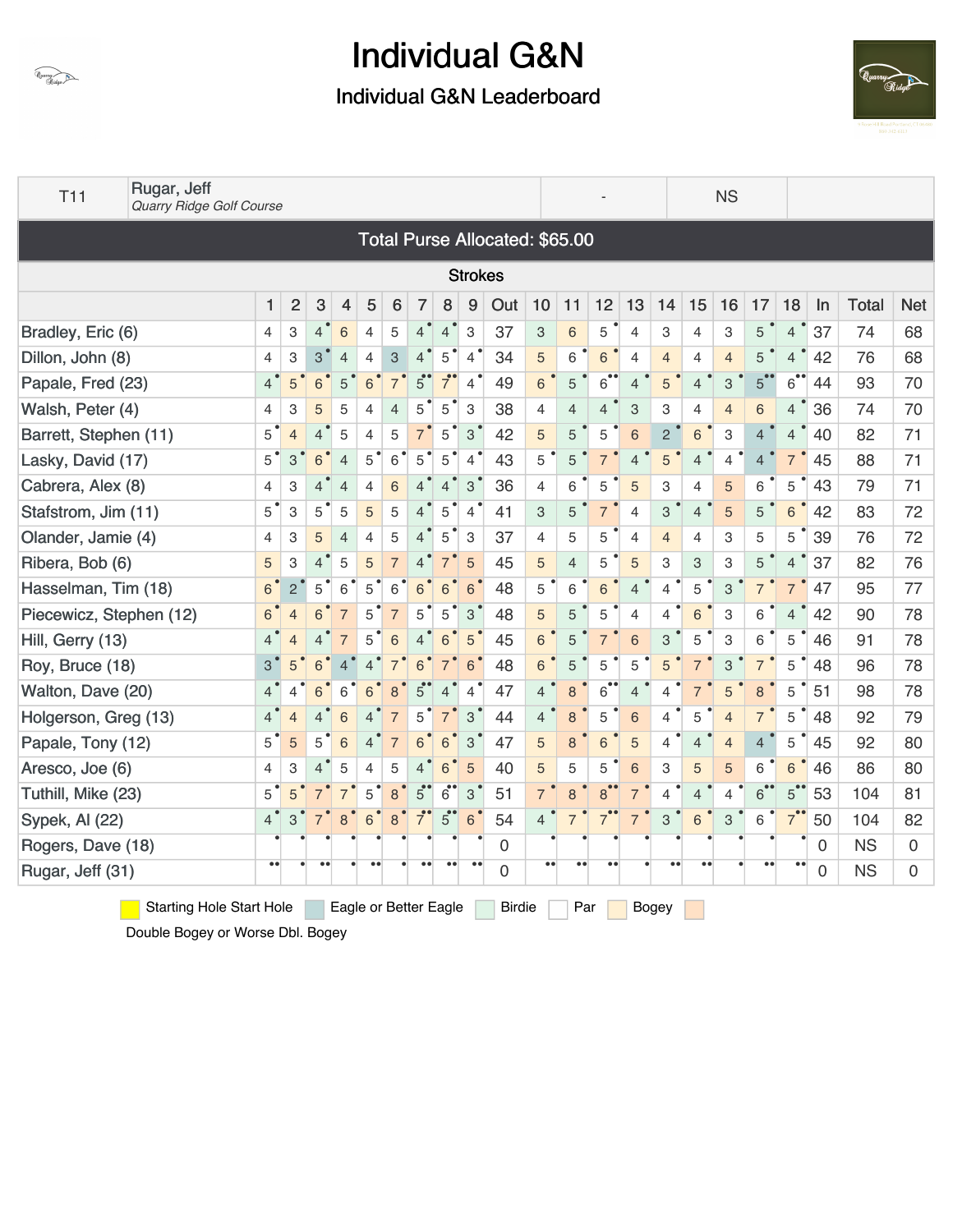



### [Gross Skins - Gross Division](https://static.golfgenius.com/v2tournaments/8471411694151678779?called_from=&round_index=1)

Quarry Ridge

| Player                                              | <b>Skins</b> | <b>Purse</b> | <b>Details</b>          |
|-----------------------------------------------------|--------------|--------------|-------------------------|
| Walsh, Peter<br><b>Quarry Ridge Golf Course</b>     | 2            | \$20.00      | Par on 12, Birdie on 13 |
| Dillon, John<br><b>Quarry Ridge Golf Course</b>     | 2            | \$20.00      | Birdie on 3, Eagle on 6 |
| Barrett, Stephen<br><b>Quarry Ridge Golf Course</b> |              | \$10.00      | Birdie on 14            |
| Ribera, Bob<br>Quarry Ridge Golf Course             |              | \$10.00      | Birdie on 15            |
| Roy, Bruce<br>Quarry Ridge Golf Course              |              | \$10.00      | Birdie on 1             |

Total Purse Allocated: \$70.00

| Hole             | Par            | <b>Score</b>   |                |              |                |                | Won              |                |                                             |                                                                                      |                |   |   |                                             |                | <b>Tie</b>                              |                |                |                |                |                |                |
|------------------|----------------|----------------|----------------|--------------|----------------|----------------|------------------|----------------|---------------------------------------------|--------------------------------------------------------------------------------------|----------------|---|---|---------------------------------------------|----------------|-----------------------------------------|----------------|----------------|----------------|----------------|----------------|----------------|
| $\mathbf{1}$     | 4              | 3              |                |              |                |                | Roy, Bruce       |                |                                             |                                                                                      |                |   |   |                                             |                |                                         |                |                |                |                |                |                |
| 2                | 3              | 3              |                |              |                |                |                  |                |                                             |                                                                                      |                |   |   |                                             |                | Aresco, Joe, Bradley, Eric and 7 other  |                |                |                |                |                |                |
| 3                | $\overline{4}$ | 3              |                |              |                |                | Dillon, John     |                |                                             |                                                                                      |                |   |   |                                             |                |                                         |                |                |                |                |                |                |
| 4                | 5              | 4              |                |              |                |                |                  |                |                                             |                                                                                      |                |   |   |                                             |                | Cabrera, Alex, Dillon, John and 2 other |                |                |                |                |                |                |
| 5                | 4              | 4              |                |              |                |                |                  |                |                                             |                                                                                      |                |   |   | Aresco, Joe, Barrett, Stephen and 8 other   |                |                                         |                |                |                |                |                |                |
| 6                | 5              | 3              |                |              |                |                | Dillon, John     |                |                                             |                                                                                      |                |   |   |                                             |                |                                         |                |                |                |                |                |                |
| $\overline{7}$   | 4              | 4              |                |              |                |                |                  |                |                                             |                                                                                      |                |   |   |                                             |                | Aresco, Joe, Bradley, Eric and 6 other  |                |                |                |                |                |                |
| 8                | 4              | 4              |                |              |                |                |                  |                |                                             |                                                                                      |                |   |   |                                             |                | Bradley, Eric and Cabrera, Alex         |                |                |                |                |                |                |
| 9                | 3              | 3              |                |              |                |                |                  |                | Barrett, Stephen, Bradley, Eric and 5 other |                                                                                      |                |   |   |                                             |                |                                         |                |                |                |                |                |                |
| 10               | 4              | 3              |                |              |                |                |                  |                | Bradley, Eric and Stafstrom, Jim            |                                                                                      |                |   |   |                                             |                |                                         |                |                |                |                |                |                |
| 11               | 5              | $\overline{4}$ |                |              |                |                |                  |                |                                             |                                                                                      |                |   |   |                                             |                | Ribera, Bob and Walsh, Peter            |                |                |                |                |                |                |
| 12               | $\overline{4}$ | $\overline{4}$ |                |              |                |                | Walsh, Peter     |                |                                             |                                                                                      |                |   |   |                                             |                |                                         |                |                |                |                |                |                |
| 13               | $\overline{4}$ | 3              |                |              |                |                | Walsh, Peter     |                |                                             |                                                                                      |                |   |   |                                             |                |                                         |                |                |                |                |                |                |
| 14               | 3              | $\overline{c}$ |                |              |                |                | Barrett, Stephen |                |                                             |                                                                                      |                |   |   |                                             |                |                                         |                |                |                |                |                |                |
| 15               | 4              | 3              |                |              |                |                | Ribera, Bob      |                |                                             |                                                                                      |                |   |   |                                             |                |                                         |                |                |                |                |                |                |
| 16               | 3              | 3              |                |              |                |                |                  |                |                                             |                                                                                      |                |   |   | Barrett, Stephen, Bradley, Eric and 5 other |                |                                         |                |                |                |                |                |                |
| 17               | 5              | 4              |                |              |                |                |                  |                |                                             |                                                                                      |                |   |   |                                             |                | Barrett, Stephen and Papale, Tony       |                |                |                |                |                |                |
| 18               | 4              | 4              |                |              |                |                |                  |                |                                             |                                                                                      |                |   |   | Barrett, Stephen, Bradley, Eric and 3 other |                |                                         |                |                |                |                |                |                |
|                  |                | 1              | $\overline{2}$ | $\mathbf{3}$ | $\overline{4}$ | $\sqrt{5}$     | 6                | $\overline{7}$ | $\bf 8$                                     | Out<br>10<br>9<br>11<br>12<br>13<br>18<br><b>Total</b><br>14<br>15<br>16<br>17<br>ln |                |   |   |                                             |                |                                         |                |                |                |                |                |                |
| Walsh, Peter     |                | 4              | 3              | 5            | 5              | $\overline{4}$ | $\overline{4}$   | 5              | 5                                           | 3                                                                                    | $\mathbf 0$    | 4 | 4 | $\curvearrowleft$                           | (3)            | 3                                       | 4              | $\overline{4}$ | 6              | 4              | $\overline{c}$ | $\overline{2}$ |
| Dillon, John     |                | 4              | 3              | $\sqrt{3}$   | $\overline{4}$ | $\overline{4}$ | $\bigcirc$       | $\overline{4}$ | 5                                           | $\overline{4}$                                                                       | $\overline{2}$ | 5 | 6 | 6                                           | $\overline{4}$ | $\overline{4}$                          | 4              | $\overline{4}$ | 5              | $\overline{4}$ | 0              | $\overline{2}$ |
| Barrett, Stephen |                | 5              | $\overline{4}$ | 4            | 5              | $\overline{4}$ | 5                | $\overline{7}$ | 5                                           | 3                                                                                    | 0              | 5 | 5 | 5                                           | $\,6$          | $\mathbb{Z}$                            | $6\phantom{a}$ | 3              | $\overline{4}$ | 4              | 1              | 1              |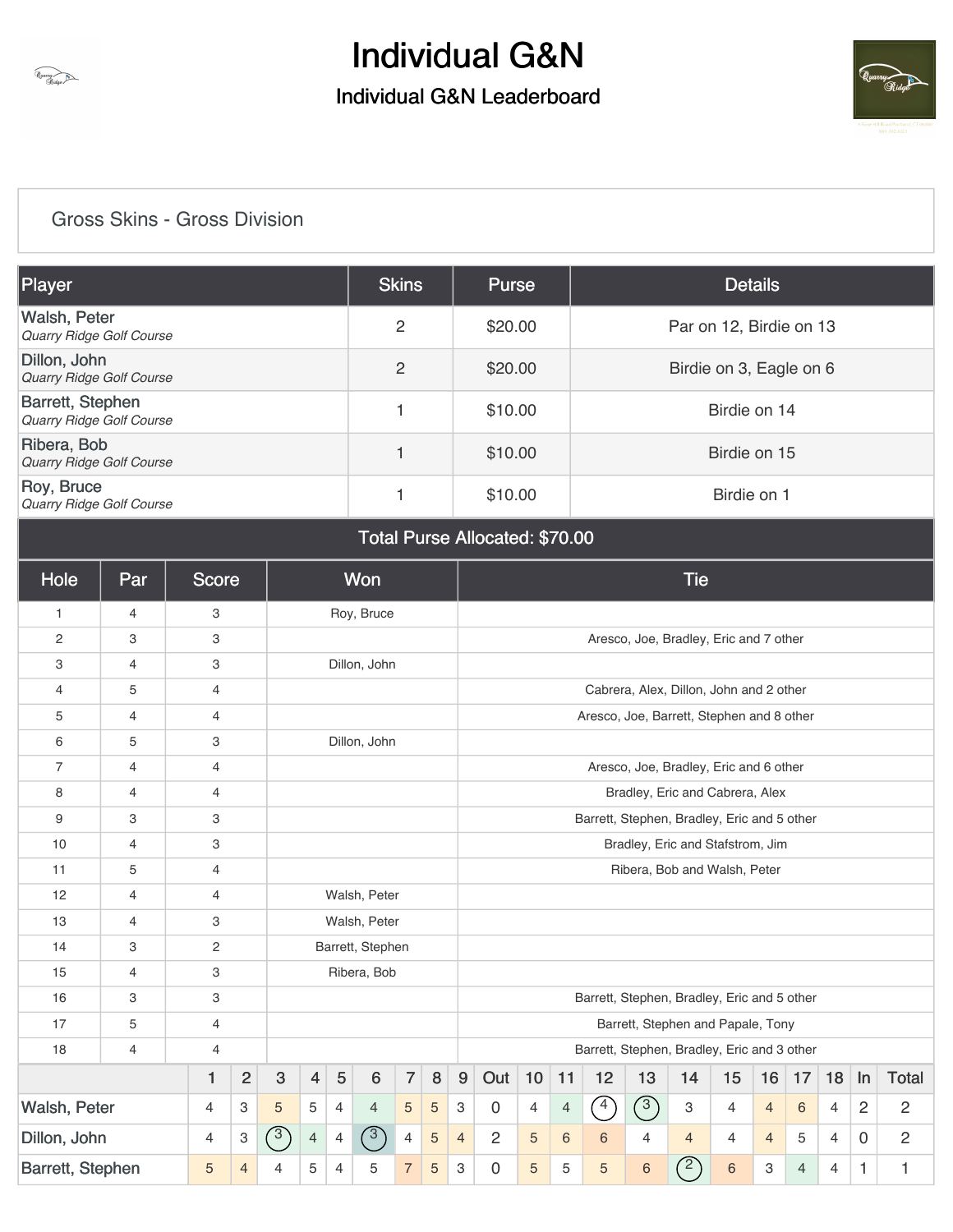### Individual G&N Leaderboard



| Ribera, Bob          |                                 | 5             | 3              | 4 | 5              | 5              | $\overline{7}$        | 4              | $\overline{7}$ | 5              | $\Omega$       | 5             | 4              | 5              | 5              | 3              | $\sqrt{3}$     | 3              | 5              | 4              |          |                |
|----------------------|---------------------------------|---------------|----------------|---|----------------|----------------|-----------------------|----------------|----------------|----------------|----------------|---------------|----------------|----------------|----------------|----------------|----------------|----------------|----------------|----------------|----------|----------------|
| Roy, Bruce           |                                 | $\widehat{3}$ | 5              | 6 | $\overline{4}$ | 4              | $\overline{7}$        | 6              | 9              | 6              |                | 6             | 5              | 5              | 5              | 5              | $\overline{7}$ | 3              | $\overline{7}$ | 5              | 0        |                |
| <b>Bradley, Eric</b> |                                 | 4             | 3              | 4 | 6              | 4              | 5                     | 4              | 4              | 3              | $\Omega$       | 3             | 6              | 5              | 4              | 3              | $\overline{4}$ | 3              | 5              | $\overline{4}$ | $\Omega$ | $\mathbf 0$    |
| Hill, Gerry          |                                 | 4             | $\overline{4}$ | 4 | $\overline{7}$ | 5              | 6                     | 4              | 6              | 5              | $\overline{0}$ | 6             | 5              | $\overline{7}$ | $\overline{7}$ | 3              | 5              | 3              | 6              | 5              | $\Omega$ | $\overline{0}$ |
| Holgerson, Greg      |                                 | 4             | $\overline{4}$ | 4 | 6              | 4              | $\overline{7}$        | 5              | $\overline{7}$ | 3              | $\Omega$       | 4             | 8              | 5              | $\overline{7}$ | $\overline{4}$ | 5              | $\overline{4}$ | $\overline{7}$ | 5              | 0        | $\overline{0}$ |
| Aresco, Joe          |                                 | 4             | 3              | 4 | 5              | 4              | 5                     | 4              | 6              | 5              | $\Omega$       | 5             | 5              | 5              | $\overline{7}$ | 3              | 5              | 5              | 6              | 6              | $\Omega$ | $\overline{0}$ |
| Cabrera, Alex        |                                 | 4             | 3              | 4 | 4              | $\overline{4}$ | 6                     | 4              | 4              | 3              | $\Omega$       | 4             | 6              | 5              | 5              | 3              | 4              | 5              | 6              | 5              | $\Omega$ | $\overline{0}$ |
| Papale, Tony         |                                 | 5             | 5              | 5 | 6              | 4              | $\overline{7}$        | 6              | 6              | 3              | $\Omega$       | 5             | 8              | 6              | 5              | $\overline{4}$ | 4              | $\overline{4}$ | $\overline{4}$ | 5              | 0        | $\Omega$       |
| Stafstrom, Jim       |                                 | 5             | 3              | 5 | 5              | 5              | 5                     | 4              | 5              | $\overline{4}$ | $\overline{0}$ | 3             | 5              | $\overline{7}$ | 4              | 3              | 4              | 5              | 5              | 6              | 0        | $\overline{0}$ |
| Olander, Jamie       |                                 | 4             | 3              | 5 | 4              | 4              | 5                     | 4              | 5              | 3              | $\Omega$       | 4             | 5              | 5              | 4              | $\overline{4}$ | 4              | 3              | 5              | 5              | 0        | 0              |
| Sypek, Al            |                                 | 4             | 3              | 8 | 8              | 6              | 9                     | $\overline{7}$ | 5              | 6              | $\overline{0}$ | 4             | $\overline{7}$ | $\overline{7}$ | $\overline{7}$ | 3              | 6              | 3              | 6              | $\overline{7}$ | 0        | $\overline{0}$ |
|                      | <b>Starting Hole Start Hole</b> |               |                |   |                |                | Eagle or Better Eagle |                |                |                |                | <b>Birdie</b> |                | Par            | Bogey          |                |                |                |                |                |          |                |

Double Bogey or Worse Dbl. Bogey

Quarry Ridge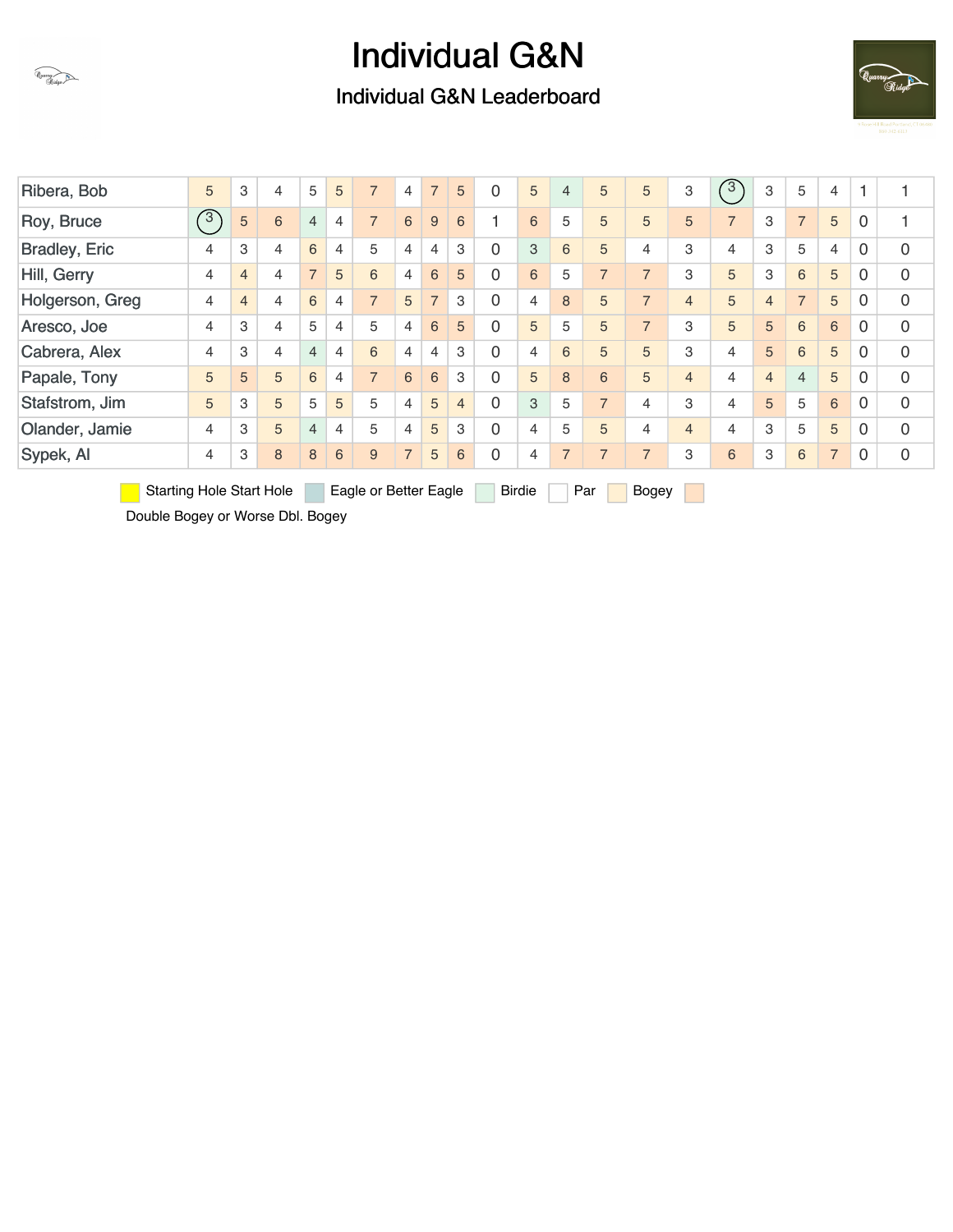



### [Net Skins - Net Division](https://static.golfgenius.com/v2tournaments/8471411722773609276?called_from=&round_index=1)

Unavy

| <b>Player</b>                                   | <b>Skins</b> | <b>Purse</b> | <b>Details</b>         |
|-------------------------------------------------|--------------|--------------|------------------------|
| Roy, Bruce<br>Quarry Ridge Golf Course          | 2            | \$28.57      | Eagle on 1, Eagle on 4 |
| Dillon, John<br>Quarry Ridge Golf Course        | 2            | \$28.57      | Eagle on 3, Eagle on 6 |
| Walsh, Peter<br><b>Quarry Ridge Golf Course</b> |              | \$14.29      | Birdie on 12           |
| Barrett, Stephen<br>Quarry Ridge Golf Course    |              | \$14.29      | Eagle on 14            |
| Hasselman, Tim<br>Quarry Ridge Golf Course      |              | \$14.29      | Eagle on 2             |

#### Total Purse Allocated: \$100.01

| Hole             | Par            | <b>Score</b>          |               |                | Won              |                  |                                             |                 |                                                                                                                                                                                          |   |                |                |            |   |                                             | <b>Tie</b>                |                |                |                |   |   |                |                |
|------------------|----------------|-----------------------|---------------|----------------|------------------|------------------|---------------------------------------------|-----------------|------------------------------------------------------------------------------------------------------------------------------------------------------------------------------------------|---|----------------|----------------|------------|---|---------------------------------------------|---------------------------|----------------|----------------|----------------|---|---|----------------|----------------|
| $\mathbf{1}$     | 4              | $\mathbf{2}^{\prime}$ |               |                | Roy, Bruce       |                  |                                             |                 |                                                                                                                                                                                          |   |                |                |            |   |                                             |                           |                |                |                |   |   |                |                |
| $\mathbf{2}$     | 3              | $\mathbf{1}$          |               |                | Hasselman, Tim   |                  |                                             |                 |                                                                                                                                                                                          |   |                |                |            |   |                                             |                           |                |                |                |   |   |                |                |
| 3                | 4              | $\sqrt{2}$            |               |                | Dillon, John     |                  |                                             |                 |                                                                                                                                                                                          |   |                |                |            |   |                                             |                           |                |                |                |   |   |                |                |
| 4                | 5              | 3                     |               |                | Roy, Bruce       |                  |                                             |                 |                                                                                                                                                                                          |   |                |                |            |   |                                             |                           |                |                |                |   |   |                |                |
| 5                | 4              | 3                     |               |                |                  |                  |                                             |                 |                                                                                                                                                                                          |   |                |                |            |   | Holgerson, Greg, Papale, Tony and 1 other   |                           |                |                |                |   |   |                |                |
| 6                | 5              | 3                     |               |                | Dillon, John     |                  |                                             |                 |                                                                                                                                                                                          |   |                |                |            |   |                                             |                           |                |                |                |   |   |                |                |
| $\overline{7}$   | $\overline{4}$ | 3                     |               |                |                  |                  |                                             |                 |                                                                                                                                                                                          |   |                |                |            |   | Aresco, Joe, Bradley, Eric and 9 other      |                           |                |                |                |   |   |                |                |
| 8                | 4              | 3                     |               |                |                  |                  |                                             |                 |                                                                                                                                                                                          |   |                |                |            |   | Bradley, Eric, Cabrera, Alex and 2 other    |                           |                |                |                |   |   |                |                |
| 9                | 3              | $\sqrt{2}$            |               |                |                  |                  | Barrett, Stephen, Cabrera, Alex and 4 other |                 |                                                                                                                                                                                          |   |                |                |            |   |                                             |                           |                |                |                |   |   |                |                |
| 10               | 4              | 3                     |               |                |                  |                  |                                             |                 |                                                                                                                                                                                          |   |                |                |            |   | Bradley, Eric, Holgerson, Greg and 3 other  |                           |                |                |                |   |   |                |                |
| 11               | 5              | 4                     |               |                |                  |                  |                                             |                 |                                                                                                                                                                                          |   |                |                |            |   | Barrett, Stephen, Hill, Gerry and 7 other   |                           |                |                |                |   |   |                |                |
| 12               | 4              | 3                     |               |                | Walsh, Peter     |                  |                                             |                 |                                                                                                                                                                                          |   |                |                |            |   |                                             |                           |                |                |                |   |   |                |                |
| 13               | 4              | 3                     |               |                |                  |                  |                                             |                 |                                                                                                                                                                                          |   |                |                |            |   | Hasselman, Tim, Lasky, David and 3 other    |                           |                |                |                |   |   |                |                |
| 14               | 3              | $\mathbf{1}$          |               |                | Barrett, Stephen |                  |                                             |                 |                                                                                                                                                                                          |   |                |                |            |   |                                             |                           |                |                |                |   |   |                |                |
| 15               | 4              | 3                     |               |                |                  |                  |                                             |                 |                                                                                                                                                                                          |   |                |                |            |   | Lasky, David, Papale, Fred and 4 other      |                           |                |                |                |   |   |                |                |
| 16               | 3              | $\overline{c}$        |               |                |                  |                  |                                             |                 |                                                                                                                                                                                          |   |                |                |            |   | Hasselman, Tim, Papale, Fred and 2 other    |                           |                |                |                |   |   |                |                |
| 17               | 5              | 3                     |               |                |                  |                  |                                             |                 |                                                                                                                                                                                          |   |                |                |            |   | Barrett, Stephen, Lasky, David and 2 other  |                           |                |                |                |   |   |                |                |
| 18               | 4              | 3                     |               |                |                  |                  |                                             |                 |                                                                                                                                                                                          |   |                |                |            |   | Barrett, Stephen, Bradley, Eric and 5 other |                           |                |                |                |   |   |                |                |
|                  |                |                       | 1             | $\overline{2}$ | 3                | 4                | 5                                           | $6\phantom{1}6$ | $\overline{7}$<br>8<br>9<br>Out   10   11<br>12<br>13<br>$15$ 16 17 18 In<br>Total<br>14                                                                                                 |   |                |                |            |   |                                             |                           |                |                |                |   |   |                |                |
| Roy, Bruce (18)  |                |                       | $\binom{3}{}$ | 5              | 6                | $\left(4\right)$ | $\overline{4}$                              | $\overline{7}$  | $\overline{c}$<br>$\mathbf{3}$<br>$\,6\,$<br>$9\,$<br>$6\phantom{1}6$<br>$6\phantom{a}$<br>5<br>5<br>5<br>$\overline{7}$<br>$\overline{7}$<br>5<br>5<br>$\overline{2}$<br>$\overline{0}$ |   |                |                |            |   |                                             |                           |                |                |                |   |   |                |                |
| Dillon, John (8) |                |                       | 4             | 3              | $\binom{3}{ }$   | 4                | 4                                           | $\sqrt{3}$      | 4                                                                                                                                                                                        | 5 | $\overline{4}$ | $\overline{2}$ | $\sqrt{5}$ | 6 | 6                                           | $\overline{4}$            | $\overline{4}$ | 4              | $\overline{4}$ | 5 | 4 | $\overline{0}$ | $\overline{2}$ |
| Walsh, Peter (4) |                |                       | 4             | 3              | 5                | 5                | 4                                           | 4               | 5                                                                                                                                                                                        | 5 | $\mathbf{3}$   | $\mathbf 0$    | 4          | 4 | 4                                           | $\ensuremath{\mathsf{3}}$ | 3              | $\overline{4}$ | $\overline{4}$ | 6 | 4 | $\mathbf{1}$   | 1              |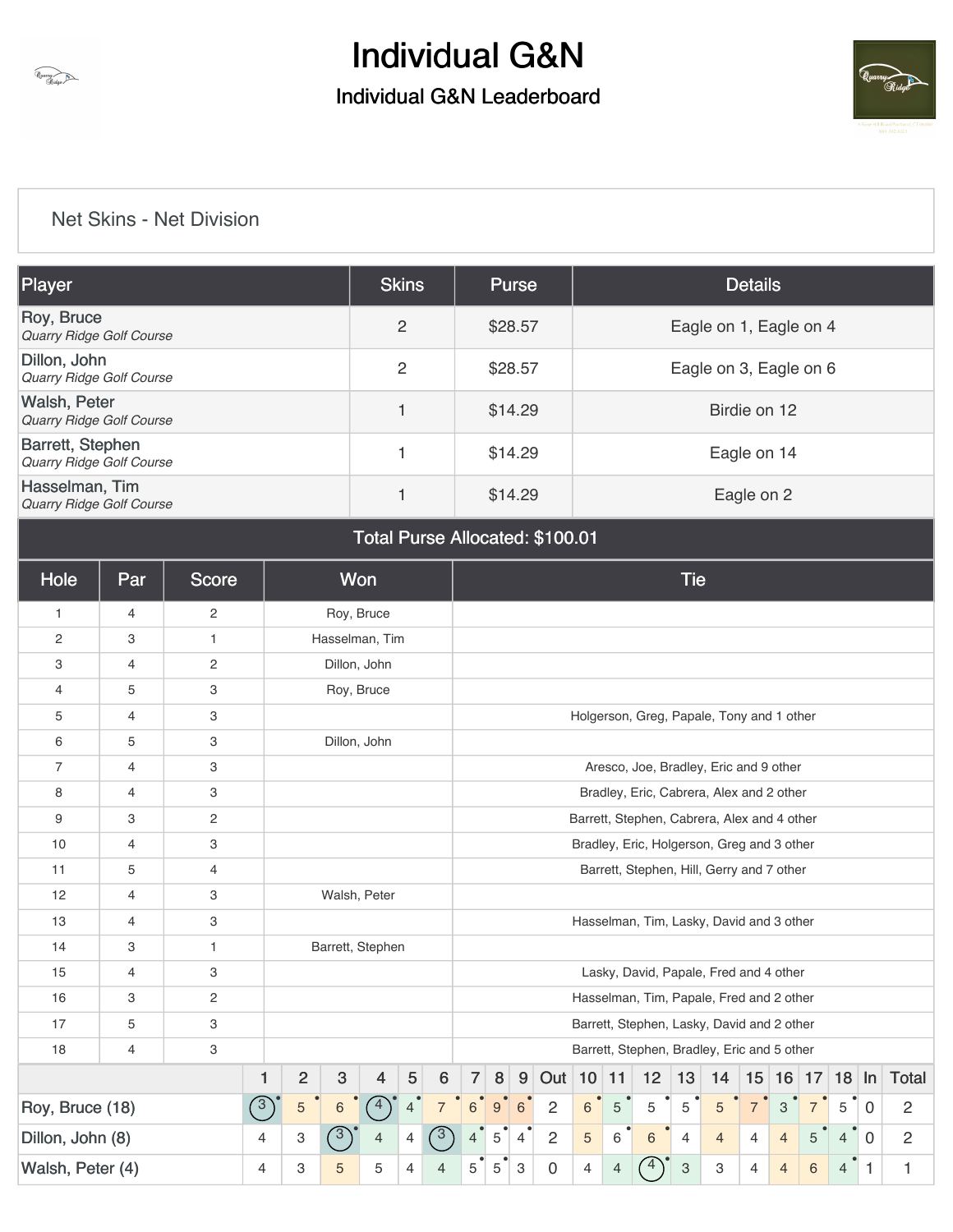Individual G&N Leaderboard



| Barrett, Stephen (11)           | 5              | $\overline{4}$ | $\overline{4}$ | 5                     | 4              | 5              | $\overline{7}$       | $\overline{5}$         | 3                         | 0              | 5              | 5              | 5              | 6              | $\binom{2}{ }$ | $\,6\,$        | 3              | $\overline{4}$       | $\overline{4}$                  | -1             |                |
|---------------------------------|----------------|----------------|----------------|-----------------------|----------------|----------------|----------------------|------------------------|---------------------------|----------------|----------------|----------------|----------------|----------------|----------------|----------------|----------------|----------------------|---------------------------------|----------------|----------------|
| Hasselman, Tim (18)             | 6              | $\mathbb{Z}$   | 5              | 6                     | 5              | 6              | 6                    | 6                      | 6                         |                | 5              | 6              | 6              | $\overline{4}$ | 4              | 5              | 3              | $\overline{7}$       | 8                               | $\Omega$       |                |
| Bradley, Eric (6)               | 4              | 3              | $\overline{4}$ | 6                     | $\overline{4}$ | 5              | $\overline{4}$       | $\overline{4}$         | 3                         | $\overline{0}$ | 3              | 6              | 5              | $\overline{4}$ | 3              | $\overline{4}$ | 3              | 5                    | $\overline{4}$                  | $\Omega$       | $\overline{0}$ |
| Hill, Gerry (13)                | $\overline{4}$ | $\overline{4}$ | $\overline{4}$ | $\overline{7}$        | $\overline{5}$ | 6              | $\overline{4}$       | $6\phantom{1}$         | 5                         | $\Omega$       | 6              | 5              |                | $\overline{7}$ | 3              | 5              | 3              | 6                    | 5                               | $\Omega$       | 0              |
| Holgerson, Greg (13)            | $\overline{4}$ | $\overline{4}$ | $\overline{4}$ | 6                     | $\overline{4}$ | $\overline{7}$ | 5                    | $\overline{7}$         | $\mathbf{3}$              | $\overline{0}$ | $\overline{4}$ | 8              | 5              | $\overline{7}$ | 4              | 5              | $\overline{4}$ | $\overline{7}$       | 5                               | $\Omega$       | 0              |
| Tuthill, Mike (23)              | 5              | 5              | 8              | $\overline{7}$        | $5^{\degree}$  | 9              | $5^\circ$            | 6                      | $\mathbf{3}$              | 0              | $\overline{7}$ | 8              | 8              | $\overline{7}$ | 4              | $\overline{4}$ | 4              | $6^{\bullet\bullet}$ | $5^{\circ}$                     | 0              | $\Omega$       |
| Aresco, Joe (6)                 | 4              | 3              | $\overline{4}$ | 5                     | 4              | 5              | $\overline{4}$       | $6\phantom{1}$         | 5                         | 0              | 5              | 5              | 5              | $\overline{7}$ | 3              | 5              | 5              | 6                    | 6                               | $\overline{0}$ | 0              |
| Cabrera, Alex (8)               | 4              | З              | $\overline{4}$ | $\overline{4}$        | 4              | 6              | $\overline{4}$       | $\overline{4}$         | $\mathbf{3}^{\mathsf{I}}$ | $\overline{0}$ | $\overline{4}$ | 6              | 5              | 5              | 3              | $\overline{4}$ | 5              | 6                    | 5                               | $\Omega$       | 0              |
| Papale, Fred (23)               | $\overline{4}$ | 5              | 6              | 5                     | 6 <sup>°</sup> | $\overline{7}$ | $5^\circ$            | $\overline{7}^{\circ}$ | $\overline{4}$            | $\Omega$       | 6              | 5              | 6              | $\overline{4}$ | 5              | $\overline{4}$ | 3              | 5 <sup>o</sup>       | $\bullet\bullet$<br>$6^{\circ}$ | 0              | 0              |
| Papale, Tony (12)               | 5              | 5              | 5              | 6                     | $\overline{4}$ | $\overline{7}$ | 6 <sup>°</sup>       | 6                      | $\mathbf{3}$              | 0              | 5              | 8              | 6              | $\sqrt{5}$     | 4              | $\overline{4}$ | $\overline{4}$ | $\overline{4}$       | 5                               | 0              | 0              |
| Stafstrom, Jim (11)             | 5              | З              | 5              | 5                     | 5              | 5              | 4 <sup>°</sup>       | $5^{\circ}$            | $\overline{4}$            | 0              | 3              | 5              | $\overline{7}$ | $\overline{4}$ | 3              | $\overline{4}$ | 5              | 5                    | 6                               | $\overline{0}$ | 0              |
| Ribera, Bob (6)                 | 5              | З              | $\overline{4}$ | 5                     | 5              | $\overline{7}$ | $\overline{4}$       | 7'                     | 5                         | 0              | $\overline{5}$ | $\overline{4}$ | 5              | $\sqrt{5}$     | 3              | 3              | 3              | 5                    | 4                               | $\Omega$       | 0              |
| Walton, Dave (20)               | 4              | 4              | 6              | 6                     | 6 <sup>°</sup> | 9              | 5 <sup>o</sup>       | $\overline{4}$         | $\overline{4}$            | 0              | $\overline{4}$ | 8              | 6              | 4              | 4              | 8              | 5              | 9                    | 5                               | 0              | 0              |
| Lasky, David (17)               | 5              | 3              | 6              | $\overline{4}$        | $5^{\degree}$  | 6              | $5^{\bullet}$        | $5^{\circ}$            | $\overline{4}$            | 0              | 5              | 5              | 8              | 4              | 5              | 4              | $\overline{4}$ | 4                    | 8                               | $\overline{0}$ | 0              |
| Olander, Jamie (4)              | 4              | 3              | 5              | $\overline{4}$        | $\overline{4}$ | 5              | 4 <sup>°</sup>       | $\overline{5}$         | 3                         | 0              | 4              | 5              | 5              | 4              | $\overline{4}$ | $\overline{4}$ | 3              | 5                    | 5                               | $\Omega$       | 0              |
| Piecewicz, Stephen (12)         | 6              | $\overline{4}$ | 6              | $\overline{7}$        | 5              | $\overline{7}$ | 5                    | 5                      | $3^{\degree}$             | 0              | 5              | 5              | 5              | 4              | 4              | 6              | 3              | 6                    | 4                               | $\Omega$       | 0              |
| Sypek, Al (22)                  | 4              | 3              | 8              | 8                     | 6              | 9              | $\overline{7}^\circ$ | $5^{\circ}$            | 6                         | $\Omega$       | 4              | $\overline{7}$ |                | $\overline{7}$ | 3              | 6              | 3              | 6                    | 7 <sup>°</sup>                  | $\overline{0}$ | $\Omega$       |
| <b>Starting Hole Start Hole</b> |                |                |                | Eagle or Better Eagle |                |                |                      |                        | <b>Birdie</b>             |                | Par            |                | Bogey          |                |                |                |                |                      |                                 |                |                |

Double Bogey or Worse Dbl. Bogey

Quarry